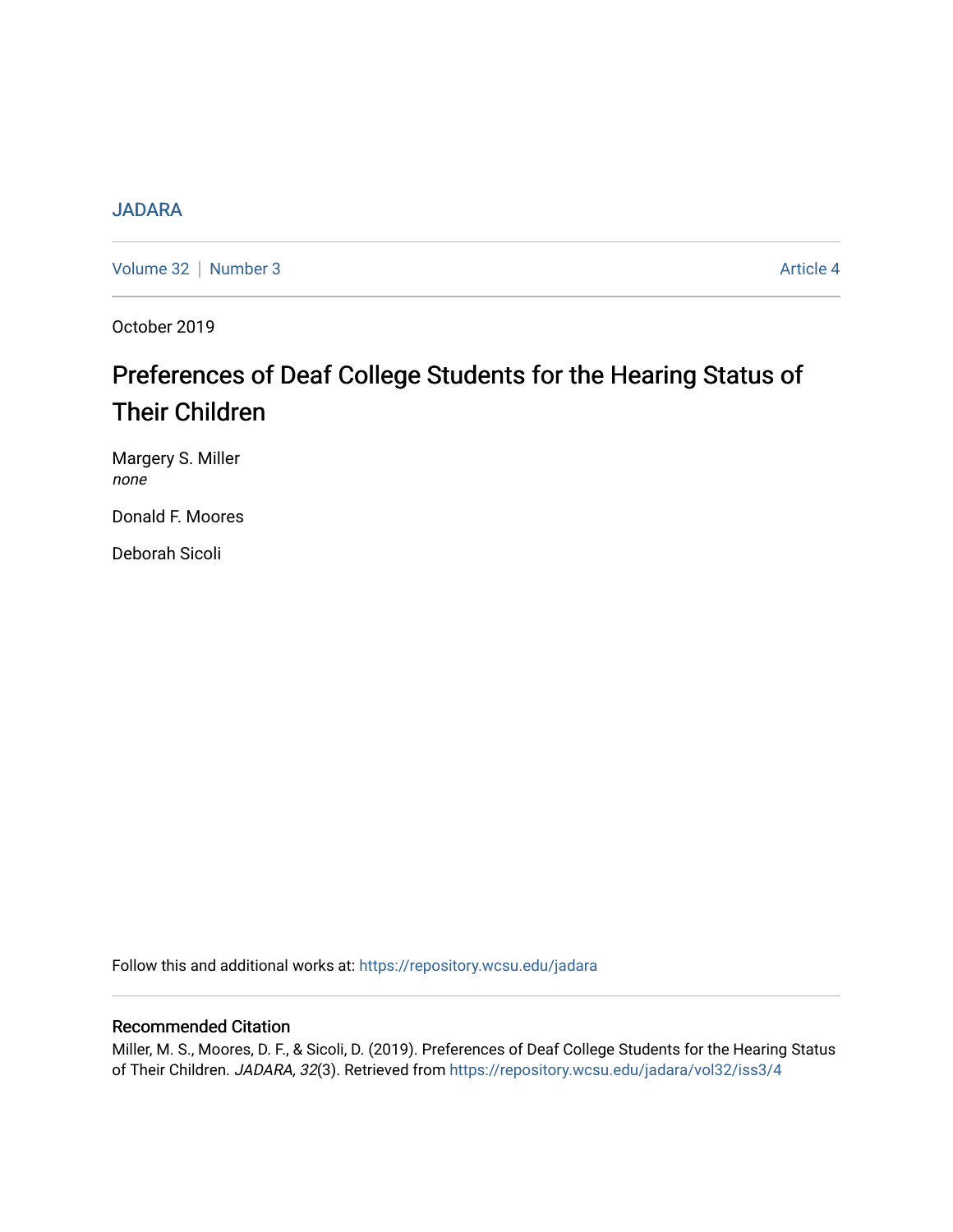# Preferences Of Deaf College Students For The Hearing Status Of Their Children

# Margery S. Miller, Donald F. Moores, & Deborah Sicoli

### Abstract

The anticipated results of genetic research and the implications for genetic engineering have the potential to reduce the incidence of conditions such as cancer, but questions have been raised about the ethics of proceeding to conditions such as blindness, deafness or color-blindness. One area that has not been addressed is the preferences of deaf individuals for the hearing status of their children. The present study investigated the preference of deaf college students for the hearing status of children they might have in the future. The results indicated that the majority of respondents expressed no preference for hearing status of children. Of the approximately 25% who did state a preference, all but one would choose to have a deaf child. Implications of this finding are discussed.

There has been a growing interest in the progress of the Human Genome Project and related research designed to map the approximately 60,000 human genes. In the not-too-distant future there will be the possibility of altering the composition of human eggs and sperm prior to conception, thus changing the genetic composition of human beings. Breakthroughs already have been announced in identification of some recessive genes for deafness and more are soon to come

In the United States in the 1960s and 1970s hereditary deafness was identified as the cause of approximately half of the cases of severe to profound early childhood deafness, with meningitis, maternal rubella, mother child blood incompatibility, and prematurity accounting for a large proportion of the remainder (Hudgins, 1973; Reis, 1973; Vemon, 1968). In the ensuing years, there have been reductions in the numbers of young children who have become deaf through nonhereditary means, although the situation is subject to change, as in the increased numbers of children recently diagnosed as deaf through cytomegalovirus (CMV) infection (Moores, 2001; Schildroth,1994).

Hereditary deafness is a generic label for a variety of conditions. Konigsmark (1969) developed a system for categorizing hereditary deafness by type of transmission-dominant, recessive, and sex linked. There may be as many as 200 different types of genetic deafness. Perhaps 80% of the cases are recessive. Typically, each parent is hearing, but is a carrier of a recessive gene for deafness which is passed on to the child. In dominant deafness only one gene is required and is passed on by a deaf parent. Sex linked deafness, relatively uncommon, may be passed from a mother through an x chromosome to a son. This occurs in less than 2% of the cases (Brown, et al.,

JADARA 1 Vol. 32, No. 3,1999

Published by WestCollections: digitalcommons@wcsu, 1999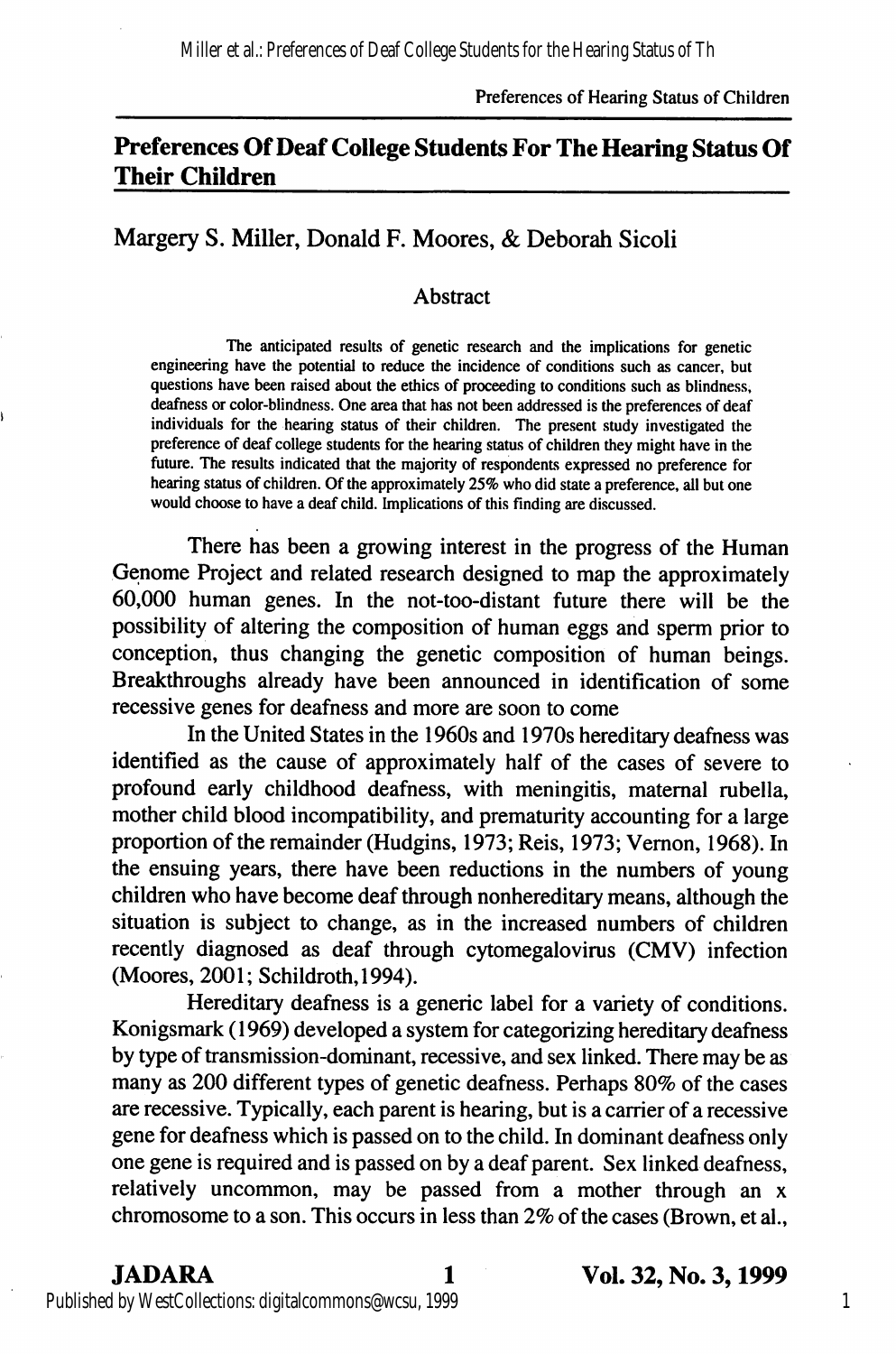1967). Clearly, then, most hereditary deafness involves inheritance from hearing parents.

There has been great interest in hereditary deafness in the United States for more than a century. As a result of his extensive genealogical research, Alexander Graham Bell concluded that the American system of education unknowingly led to an increase in the numbers of deaf children by bringing together deaf individuals who then married. In his "Memoir on the Formation of a Deaf Variety of the Human Race" Bell argued that residential schools for the deaf should be closed, deaf teachers should not be hired, organizations of the deaf should be ended, and the American Sign Language should not be used. In a later analysis of Bell's data. Fay (1898) concluded that the numbers of deaf children with deaf parents were small, that deaf people tended to marry other deaf people regardless of their education or use of sign language, and that the large majority of their children were hearing. Fay also noted that the marriage rates of deaf Americans were below those of the general population and they tended to have fewer children. Schein and Delk reported similar findings in 1974. These findings, clearly not supportive of Bell's ideas, were similar in that they reported that most genetically deaf children had hearing parents.

Still, the work of Bell and his concern with "disgenics" has had a continuing influence on the field of deafness, with many genetic researchers focused on eliminating or significantly reducing the number of deaf babies who are deaf because of genetic factors. As with Bell's original position, many people who are unfamiliar with or unsympathetic toward the view of deaf people as culturally and linguistically different as opposed to "deviant" or "disabled," seek to find a way to assist parents in eliminating deafness as a possibility for their future offspring.

Throughout the twentieth century only three to four percent of children in programs for deaf students in the United States and Canada have had deaf parents (Moores, 1996). There is anecdotal information on the preference of deaf parents, but little quantitative data. For example. Lane, Hoffmeister, and Bahan, (1996) stated that, although there is diversity, many members of the deaf world would prefer having a deaf child to a hearing child. Thompson, Thompson, and Murphy (1979), on the other hand, referred to the initial sadness of a deaf couple learning that they had a deaf child. These quite different perspectives of Lane, et al. and Thompson, et al. represent opinions and observations of the respective authors, and although they may be informed opinions, they are not the result of empirical research and do not quantify the extent to which their observations may be accurate. Neither Lane, Hoffmeister and Bahan (1996) nor Thompson, Thompson, and Murphy (1979) provided any data, so there is no information on the range of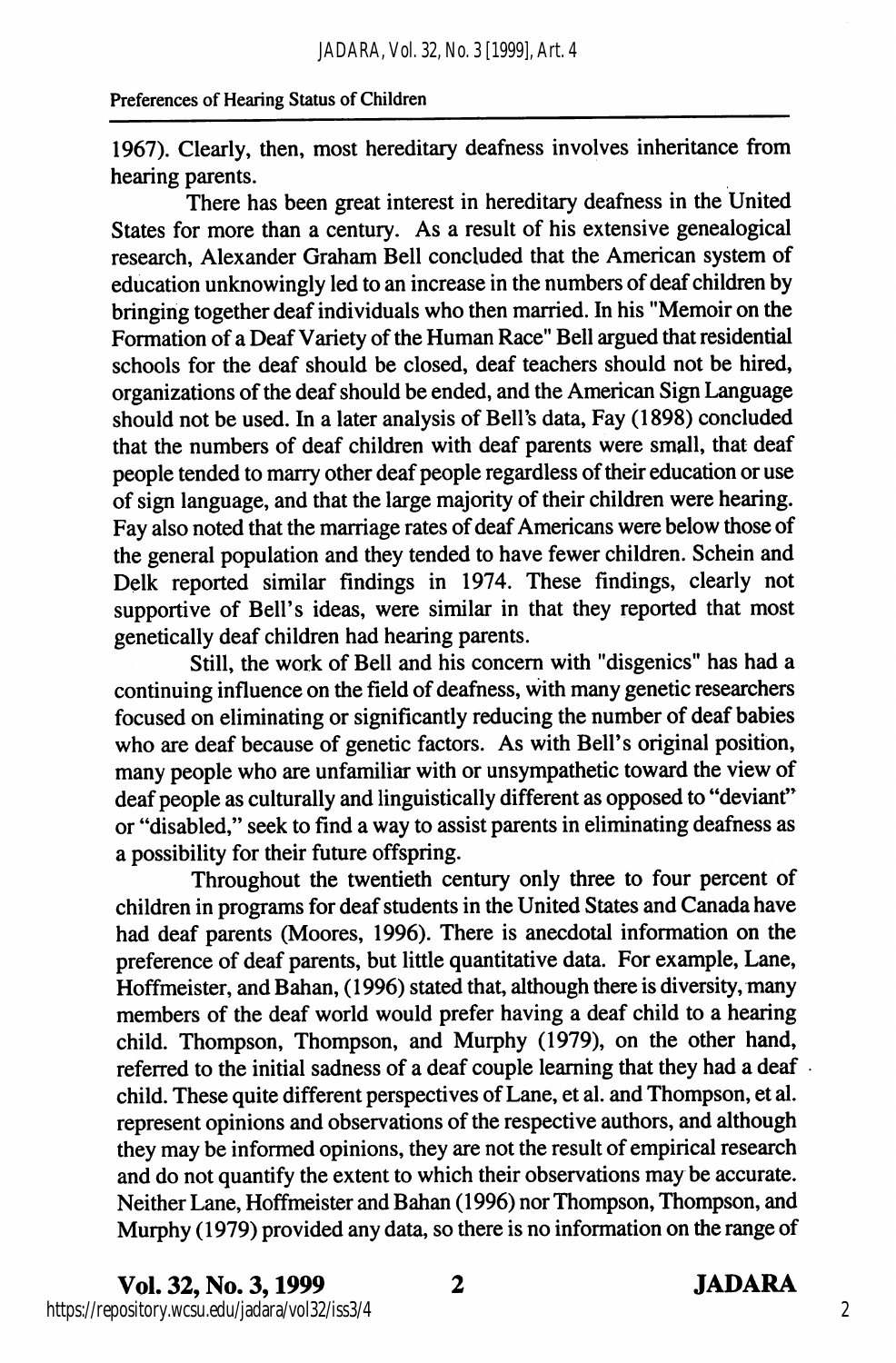preferences of deaf parents for their children, relative to hearing or deaf status.

Such information is especially important at present, given recent advances in genetics and molecular biology, specifically work on the Human Genome Project of the National Institutes of Health, which is involved in mapping the approximately 60,000 human genes. There is the potential in the near future of altering the composition of human sperm and eggs before conception. Significant breakthroughs have already been achieved in the area of hereditary hearing loss (Amos, 1994; Couke, Van Camp, & Djoyodihajo, 1994; Steele, 1998). Steele concluded that time is running out on progressive hereditary hearing loss and that a molecular understanding and intervention strategy may be closer than we think. At present "success" is being reported on the more easily identifiable causes of the at least 200 types of hereditary hearing loss, but more major breakthroughs are inevitable. Though some applaud these rapid advancements, others are concerned that future generations of deaf people will be threatened by these genetic manipulation techniques.

Rifkin (1998) has raised several ethical and practical concerns regarding the implications of genetic engineering. He asked if cancer can be eliminated by altering the genetic codes of individuals, should or would we proceed to less serious "disorders" such as color blindness, dyslexia, obesity, or short stature? He cited a study in which 43% of Americans would approve using gene therapy to improve children's physical characteristics. Rifkin raised the dilemma of where the line should be drawn and who should have the authority to make the decision.

Moores (1998) argued that before long prospective parents will be able to sit down with genetic counselors who will provide them with information that we can only imagine at present. There will be enormous legal and ethical questions. One issue that will be addressed is that of deaf parents and their preferences for the hearing status of their children. If hearing parents are permitted to alter genetic codes to produce hearing children if that is their preference, then deaf parents should be able to have access to the same genetic engineering techniques to produce a child that matches their preference in this area. The present study was designed to begin defining the preferences of selected samples of deaf people, to examine objectively their preferences for deaf or hearing children. This study investigates the preferences of a sample of deaf college students for the hearing or deaf status of future children.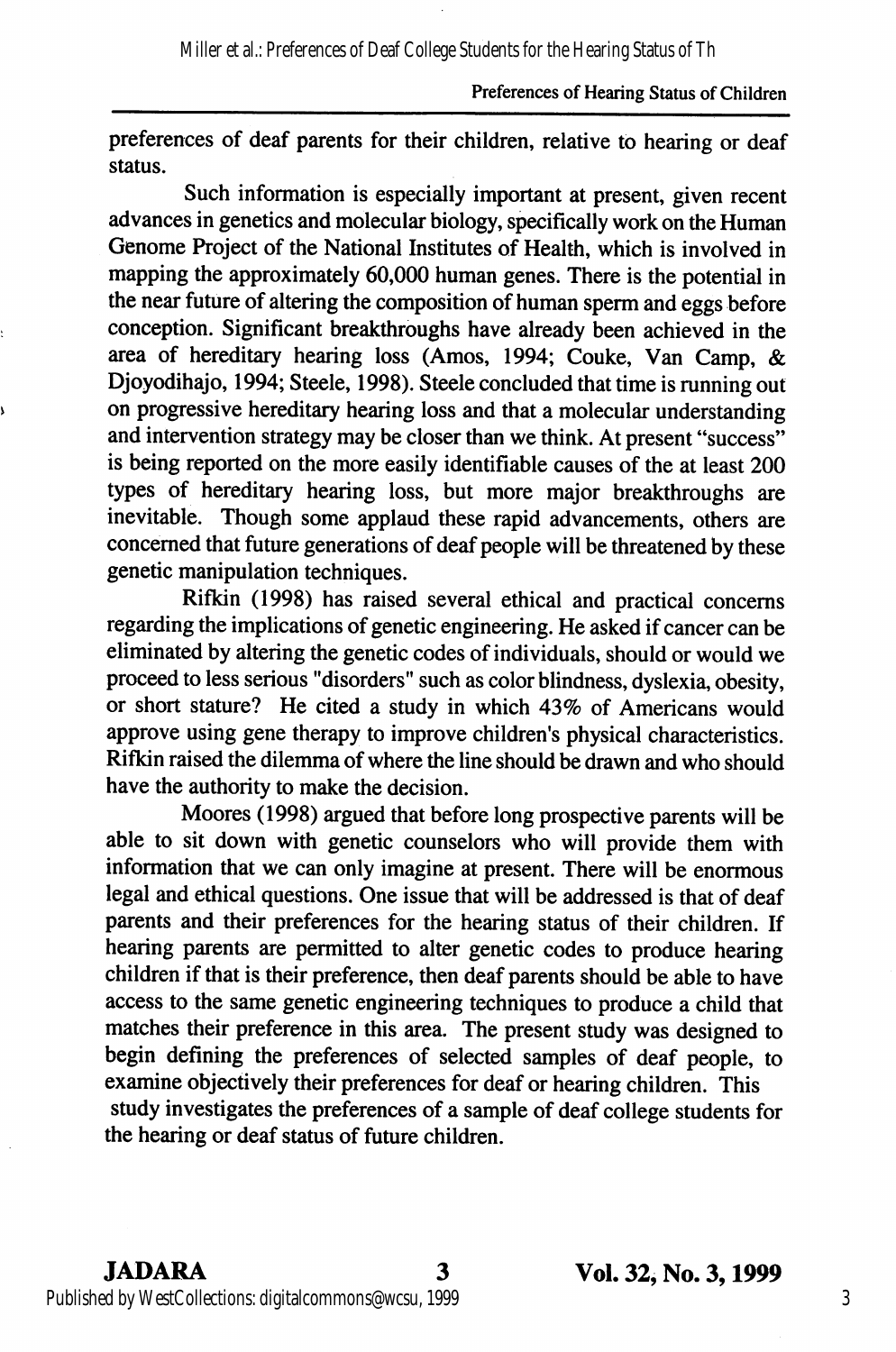### Method

### Participants

Participants were 53 deaf female and 53 deaf male undergraduate students at Gallaudet University, the world's only institution of higher education with an entire undergraduate population of deaf students. Average age for the female students was 20.9, with an age range from 17 to 29 years. Average age for male students was 23.0, with an age range from 18 to 37 years. As may be seen from Table 1, background characteristics of the male and female respondents were quite similar. Approximately 60% of the sample graduated from residential high schools for deaf students. Somewhat more than half were the only deaf family member. Approximately 20% lived in families with no hearing members and a similar number in which other family members were both deaf and hearing. Seventy-one percent of the participants had learned to sign by age four years and 25% used a hearing aid "most of the time" or "always." Only one subject reported having any children, a 22 year old woman with a two year old hearing son.

### Student Survey

A student survey was developed by the authors to obtain background information on the subjects regarding school attendance, family information, communication patterns, possible plans for children, and gender and hearing status preferences, if any, for future children. Surveys were color coded for gender ~ blue for males and pink for females.

#### Procedure

Participants were approached individually in the snack bar area of the university, a common meeting area for students, by the third author, a native signing deaf graduate of the university, with a B.A. in Psychology and an M.A. in Education. Each person was asked to fill out a short questionnaire about his or her background and preferences for any children they might have in the future. All students who were approached agreed to participate and completed the questionnaire and were informed about the nature of the study and the availability of the results. The study was approved by Gallaudet University's Institutional Review Board (IRB) and participants were so informed. Responses were coded and entered by two research assistants and checked by one of the investigators.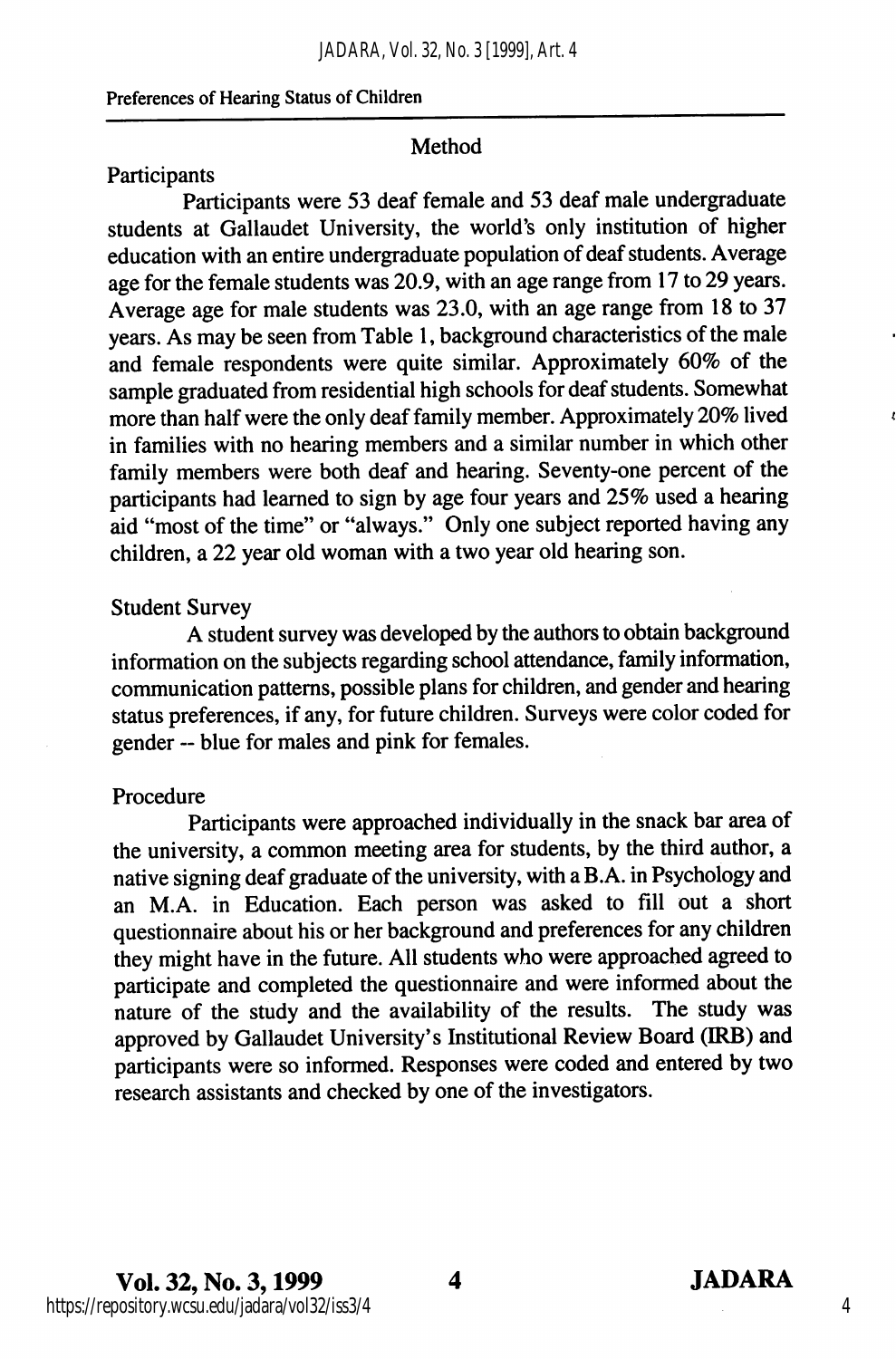Miller et al.: Preferences of Deaf College Students for the Hearing Status of Th

Preferences of Hearing Status of Children

| Table 1. Frequencies for Characteristics of Sample |               |             |              |  |
|----------------------------------------------------|---------------|-------------|--------------|--|
|                                                    | <b>Female</b> | <b>Male</b> | <b>Total</b> |  |
| Number                                             | 53            | 53          | 106          |  |
| Age Range                                          | 17-29         | 18-39       | 17-39        |  |
| <b>High School Graduation</b>                      |               |             |              |  |
| Residential                                        | 30            | 30          | 60           |  |
| Day School/Day Class                               | 21            | 20          | 41           |  |
| <b>Composition of Immediate Family</b>             |               |             |              |  |
| (Not Including Respondent)                         |               |             |              |  |
| All Hearing                                        | 26            | 29          | 55           |  |
| <b>Both Hearing and Deaf</b>                       | 10            | 12          | 22           |  |
| All Deaf                                           | 11            | 10          | 21           |  |
| <b>Age Learned to Sign</b>                         |               |             |              |  |
| <b>Birth to Four Years</b>                         | 38            | 34          | 72           |  |
| Five Years and Older                               | 14            | 15          | 29           |  |
| <b>Hearing Aid Usage</b>                           |               |             |              |  |
| <b>Never</b>                                       | 27            | 31          | 58           |  |
| Sometimes                                          | 10            | 11          | 21           |  |
| Most of the Time                                   | 6             | 3           | 9            |  |
| Always                                             | 10            | 7           | 17           |  |

Note: Not all participants responded to all questions

#### Results

As shown in Table 2, responses of males and females were similar. In terms of preference, 78 of 105 (74%) respondents stated that the hearing status of future children did not matter to them. For those who did express a preference, 26 wanted a deaf child or children and only one (1) wanted a hearing child.

#### Discussion

A clear majority of the sample, approximately 75%, reported that the hearing status of any future children did not make a difference to them. The responses were consistent for both male and female students across gender. It is interesting to note that only one person expressed a preference for

9

# JADARA Vol. 32, No. 3,1999

Published by WestCollections: digitalcommons@wcsu, 1999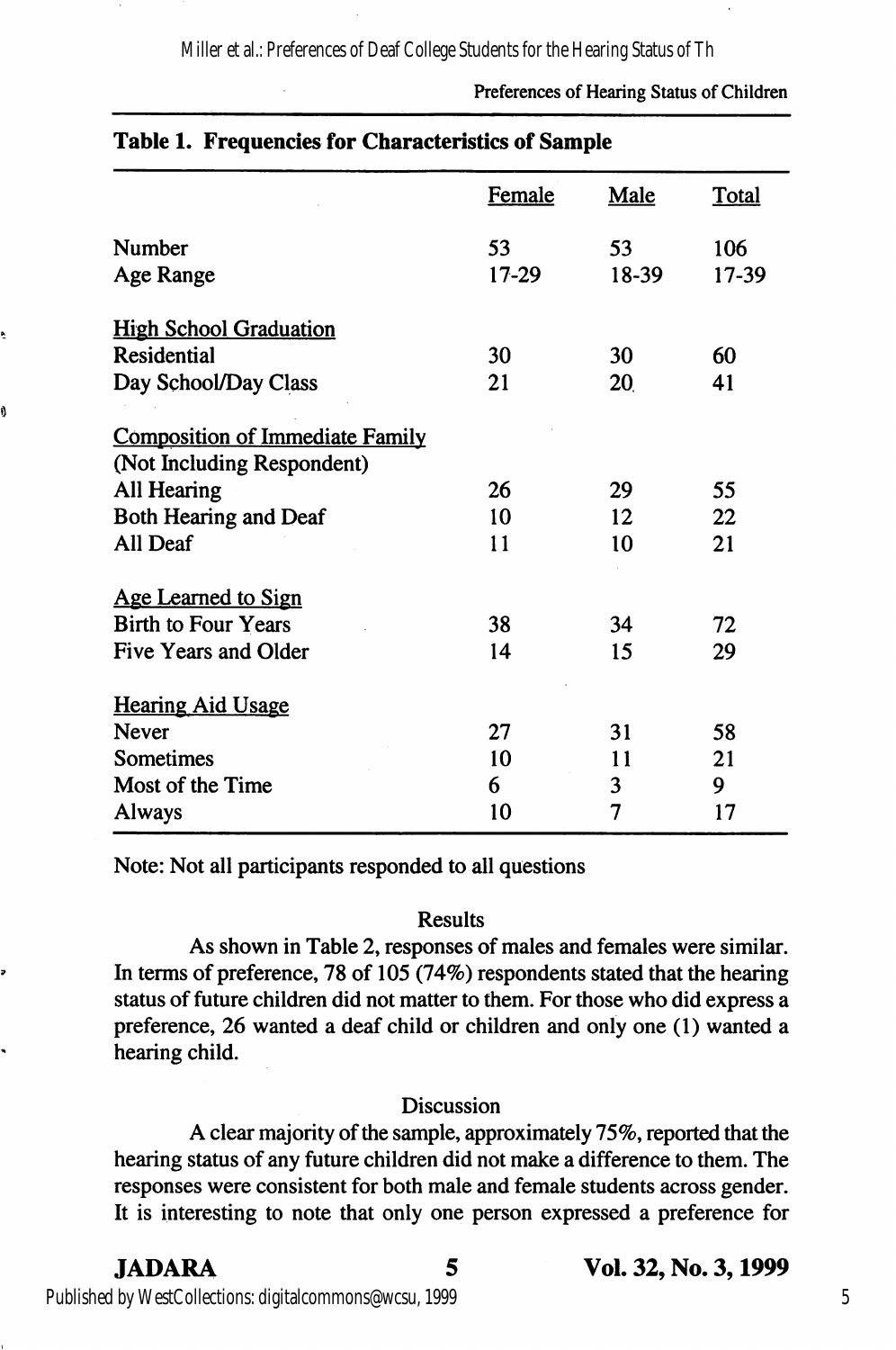hearing children. However, the fact that 25% of the respondents expressed a preference for deaf children should receive major attention.

| <b>Want Children</b>            | Female | Male | Total |
|---------------------------------|--------|------|-------|
| Yes                             | 52     | 51   | 103   |
| No                              |        |      |       |
| <b>Hearing Status Preferred</b> |        |      |       |
| Does Not Matter                 | 38     | 40   | 78    |
| Deaf                            | 14     | 12   | 26    |
| Hearing                         |        |      |       |

# Table 2. Preferences of Respondents

When the students filled in the questionnaire they were not provided with any information about the progress of the Human Genome Project. Presumably, they responded under the assumption that they could not alter their own genetic code and thus possibly influence the hearing status of children yet to be conceived, and under the assumption they were likely to be in the group of 90% or more of deaf adults who will have hearing children. It is possible that many of the respondents were expressing a willingness to accept any baby, regardless of hearing status, but that more would have expressed a preference if they thought they could have an influence on the outcome. Because 26 of 27 of the students who expressed a preference would select a deaf child, constituting 25% of the entire sample, this figure may reflect a minimum. Even this percentage is significant and has important implications. It is possible that a significant number of deaf people would choose to have a deaf child if they could, in terms of scientific realities, make this selection. It would also be interesting to observe and record the reactions of members of the hearing population if deaf parents made such a choice. The general hearing population has little or no exposure to deaf individuals or to the deaf culture. They may not be aware of the ethical and moral issues involving the question of genetic engineering and might have no difficulty in supporting the right of hearing parents to alter their genetic codes to prevent the conception and birth of deaf infants. Most, certainly, are unaware of the fact that there are deaf people who might prefer to have deaf children. It is problematic whether the general population and the scientific community itself would be supportive of the concept of extending to prospective deaf parents the same rights that they would to hearing parents. This is one of the many moral issues that will be upon parents-to-be and professionals in the near future.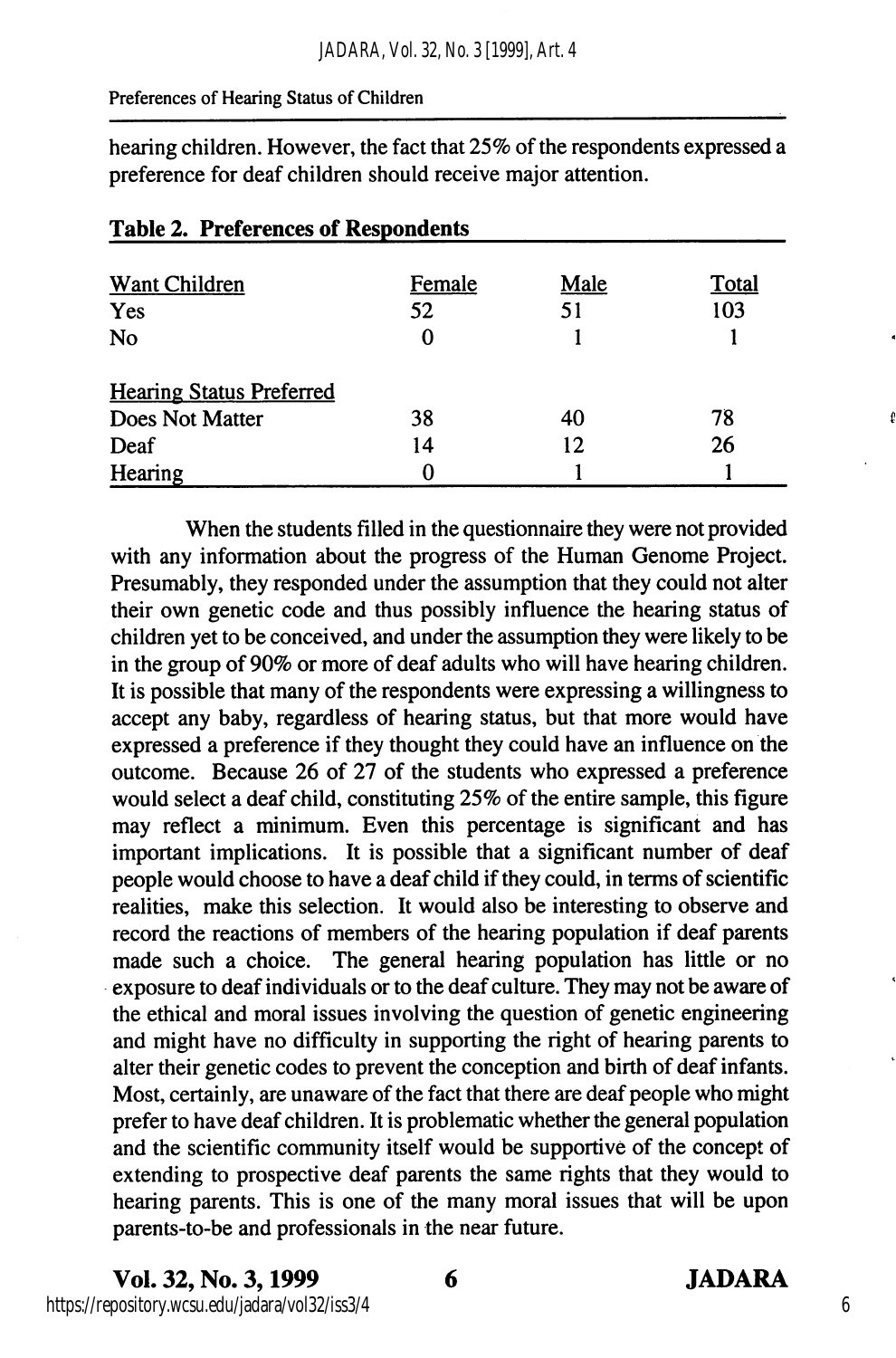# Limitations of the Study

The study was conducted at Gallaudet University with a sample of deaf undergraduate students, who may not be representative of the young adult deaf population of the United states as a whole. Since the Deaf President Now movement in 1988, culminating in the selection of the first deaf president in the history of the university, Gallaudet has been a center for deaf awareness and deaf empowerment. More so than in most other environments, deafness is perceived as a normal condition within a social context and not as a handicap or disability. More than 20% of the Gallaudet undergraduate student body, and of this sample, have deaf parents, as compared to 4% of the general deaf population. In fact, 45% of the sample have deaf parents and/or siblings. Their acceptance and embrace of deafness may be stronger than in other groups of young deaf adults. There may be great variation in other subgroups of the deaf population. For example, only about 20% of deaf children now attend residential schools. It is not clear that the 80% in non-residential placements, with less exposure to deaf adults, would grow up to have the same preferences for the hearing status of their children. At the end of the nineteenth century Fay (1898) reported that deaf people, regardless of educational background or mode of communication, tended to marry other deaf people and to have hearing children. A century later, it is not clear if the marriage patterns of deaf adults are similar to the past, and given the possibility of choice, at least for some, in the near future, whether deaf parents will produce predominantly hearing offspring. Much more information is needed.

Additional analyses of the data are being conducted to assess the relationship among selected characteristics of subjects and their stated preferences for deaf or hearing children. These will be reported in a followup report.

#### References

Amos, K. (1994). Hereditary hearing loss. New England Journal of Medicine, 331,469-470.

Brown, H, (1967). The genetics of childhood deafness. In F. McConnell and P. Ward (Eds.), Deafness in childhood. Nashville: Vanderbilt University Press, 117-203.

Couke, P., Van Camp, G., & Djoyodiha;o, B. (1994). Linkage of autosomal dominant hearing loss in the short arm of chromosome I in two families. New England Journal of Medicine, 331, 425-431.

Fay, E. (1898). Marriages of the deaf in America. Washington, D.C.: Gibson Brothers.

ġ

JADARA 7 Vol. 32, No. 3,1999

Published by WestCollections: digitalcommons@wcsu, 1999